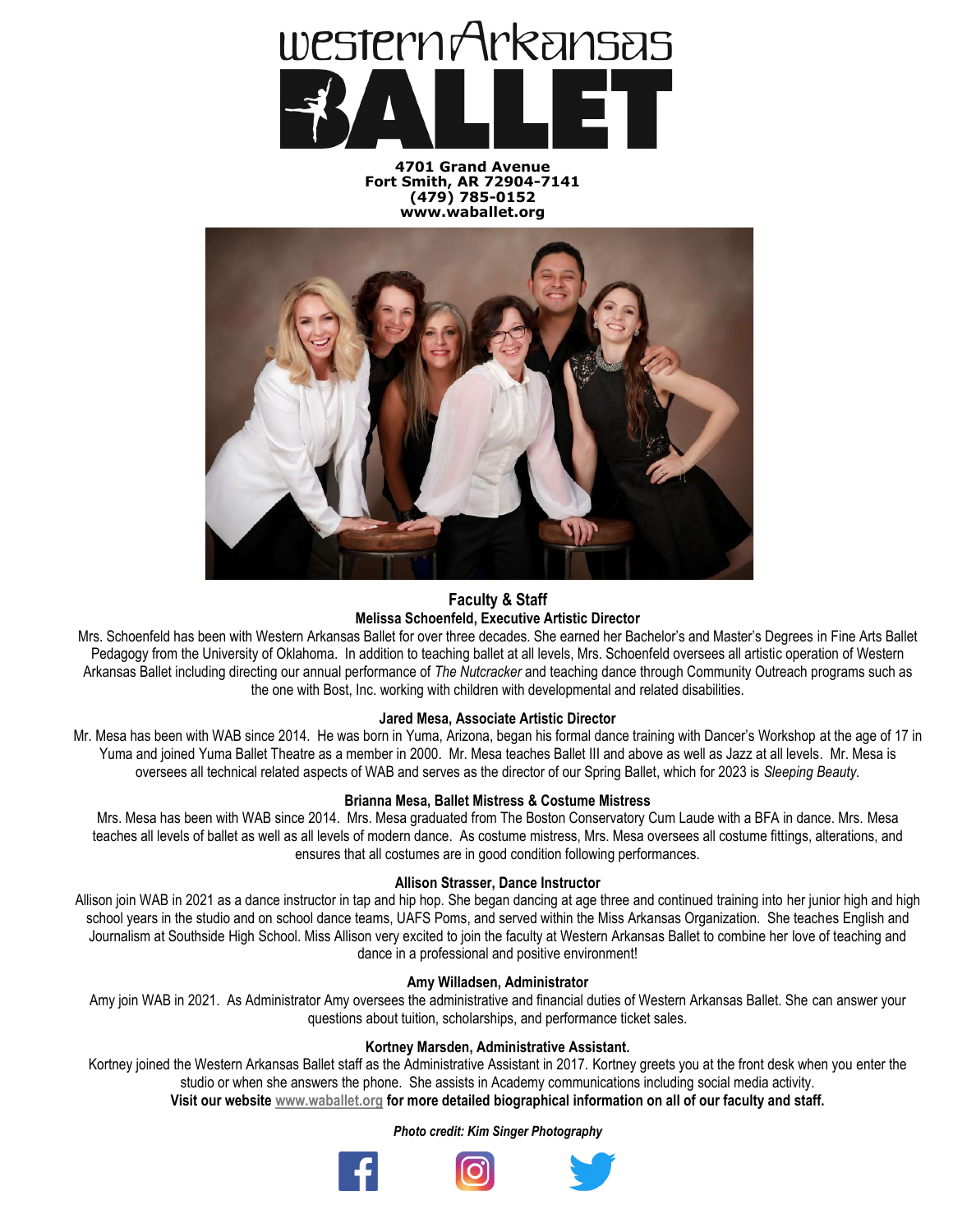# **CLASS DESCRIPTIONS AND DRESS CODE**

**Pre-Dance** is a 30-minute class that meets once a week for 3 year olds (must be 3 by Sept 1, 2022). Pre-dance introduces young children movement through music building motor skills, coordination and confidence. Required attire for girls is pink leotard, pink tights, and pink ballet shoes and for boys black shorts or tights, a white fitted t-shirt, and black ballet shoes.

**Creative Movement** is a 45-minute class that meets once a week for ages 4 & up. It develops the musicality, motor skills, rhythm, and coordination of young dancers. Required attire for girls is pink leotard, pink tights, and pink ballet shoes and for boys black shorts or tights, a white fitted t-shirt, and black ballet shoes.

**Ballet I** is a 60-minute class that meets once a week for ages 6 & up. Beginning Ballet Technique is taught, as well as the development of coordination. Required attire for girls is a light blue leotard, pink tights, and pink ballet shoes and for boys black shorts or tights, a white fitted t-shirt, and black ballet shoes.

Ballet II is a 75-minute class that meets once a week for ages 8 & up. Basic Ballet Technique is taught as well as self-discipline. A second ballet class is recommended. Required attire for girls is a lavender leotard, pink tights, and pink ballet shoes and for boys black shorts or tights, a white fitted t-shirt, and black ballet shoes.

Ballet III is a 90-minute class for ages 10 & up. Basic Ballet Technique and the ability to take correction are the main focuses of this level.

A second ballet class is highly recommended. Required attire for girls is a red leotard, pink tights, and pink ballet shoes and for boys black shorts or tights, a white fitted t-shirt, and black ballet shoes.

Ballet IV is a 90-minute class for ages 11 & up. Ballet Technique and the ability to take correction are the main focuses of this level. A second ballet class is strongly suggested. Pointe Technique is offered for those given permission by the faculty. The faculty will place dancers in this level. Required attire for girls is a black leotard, pink tights, and pink ballet shoes and for boys black shorts or tights, a white fitted t-shirt, and black ballet shoes.

Ballet V is a 90-minute class for ages 12 & up. Intermediate Ballet Technique along with the ability to dance in a group are the focuses of this level. Pointe Technique is offered for those given permission by the faculty. Three classes a week are strongly suggested. The faculty will place dancers in this level. Required attire for girls is a black leotard, pink tights, and pink ballet shoes and for boys black shorts or tights, a white fitted t-shirt, and black ballet shoes.

Intro to Ballet III is a 60-minute class for beginning students ages 10-16 with little or no ballet experience. Required attire for girls is any solid color leotard, pink tights, and pink ballet shoes, and for boys black shorts or tights, a white fitted t-shirt, and black ballet shoes.

**Adult Ballet** is a 60-minute class that meets weekly for sessions (Wednesdays 7:45-8:45. **Fall 10 Week Session** is Sep. 14 - Nov. 16, 2022.

**Winter 8 Week Session** is Jan. 11 – Mar. 1, 2023 **Spring 6 Week Session** Mar. 29 – Apr. 12 & Apr. 26 – May 10, 2023). No previous dance training is necessary. Required attire is exercise pants and fitted t-shirt or leotard and tights, pink ballet shoes for women and black ballet shoes for men.

**To the Core** is a 45-minute class. Is a cross-training class to build strength specifically for dancers. It is a creative way to use exercise balls and Thera-bands to access muscles in the core and legs to enhance dance training and performance. This class is for ages 10 and up and there is a \$15 equipment fee. Required attire is exercise pants and a fitted t-shirt.

**Adult Progressing Ballet Technique (ball class)** is a 60-minute class that meets weekly for sessions (Thursdays 6:15-7:15. **Fall 10 week Session** is Sep. 15 – Nov. 17, 2022. **Winter 8 Week Session** is Jan. 12 - Mar. 2, 2023. **Spring 6 Week Session** is Mar. 30 – Apr. 13. & April 27 - May 11, 2023). No previous dance training is necessary. Required attire is exercise pants and fitted t-shirt.

**Pre-Pointe** is a 30-minute strengthening class for ages 11 & up, designed as a preparation for Pointe Technique. Prerequisite to Beginning Pointe. Required attire is the same as you wear in your ballet class.

**Beginning, Intermediate and Advanced Pointe** classes are by invitation only, and require enrollment in at least two ballet classes per week in addition to Pointe class. Required attire is the same dress as you wear in your ballet class with the addition of pointe shoes. Pointe shoes must be checked by faculty before sewing on elastic and ribbon. Co-requisite is two ballet classes.

**Tap Classes** require the same color leotard and tights as your ballet class (if not enrolled in ballet a solid color leotard is acceptable) and black tap shoes. Tap shoe elastics are strongly recommended. Black jazz pants (hemmed to the appropriate length) or shorts are optional.

**Tap I (6-8 yrs old)** is a 30-minute class that meets once a week for ages 6 and up. Basic Tap Technique is taught as well as sound recognition. The faculty recommends Ballet I immediately before or after to assist in the connection between ballet and tap.

**Tap II (9-12 yrs old)** is a 45-minute class that meets once a week for ages 9 and up. Builds upon basic Tap Technique, sound recognition, and the ability to tap in unison are the main focuses. The faculty recommends Ballet II immediately before or after to assist in the connection between ballet and tap.

**Adult Tap** is a 45-minute class that meets weekly for 10-week sessions (Tuesdays 7:30-8:15. **Fall Semester** is Sept. 13 - Nov. 15, 2022. **Spring Semester** is and Jan. 10 – Mar. 14 2023). No previous dance training is necessary. Black jazz pants (hemmed to the appropriate length) or shorts are optional.

**Beginning, Intermediate, Advanced Jazz** require a solid color leotard (preferably the same color as your ballet level), pink tights, and black jazz shoes. Black jazz pants (hemmed to the appropriate length) or shorts are optional.

Beginning Jazz is a 60-minute class that meets once a week for ages 8-9. Basic Jazz Technique, as well as basic routine choreography, are taught at this level. The faculty strongly recommends dancers in this level take at least one ballet class (Ballet II) in addition. **Intermediate Jazz** is a 60-minute class that meets once a week for ages 10 & up. Jazz Technique and routine choreography are the main focuses. The faculty strongly recommends a prerequisite of at least one year of ballet class, in addition to current ballet class (Ballet III or IV) enrollment. **Advanced Jazz** is a 60-minute class that meets once a week for ages 12 & up. Advanced Jazz Technique are the main goals. The faculty strongly recommends a prerequisite of at least three years of ballet class, in addition to current ballet (Ballet V or VI) enrollment. The faculty will place dancers in this level.

**Hip Hop I (8-10 yrs old)** is a 45-minute class that meets once a week for ages 8 & up. Basic Hip Hop elements are introduced. A ballet and/or jazz class is strongly recommended in addition to Hip Hop. Required attire is appropriate fitted dancewear that you are able to move easily in and jazz shoes or dance sneakers.

Hip Hop II (ages 11 & up) is a 60-minute class that meets once a week for ages 11 & up with previous experience. Expands upon the original Hip Hop elements. A ballet and/or jazz class is strongly recommended in addition to Hip Hop. Required attire is appropriate fitted dancewear that you are able to move easily in and jazz shoes or dance sneakers.

**All Modern Classes** require a leotard, convertible or footless tights or jazz pants, and bare feet.

**Intro to Modern** is a 45-minute class that meets weekly for ages 9 & up. This class is designed to introduce a new style of movement to dancers who have had only ballet training.

**Beginning Modern** is a 45-minute class that meets weekly for ages 10 & up. Principles of contemporary movement technique will be the main focus as well as improvisational skills to strengthen their movement vocabulary. The faculty strongly suggests one year of ballet training as a prerequisite.

**Intermediate Modern** is a 60-minute class that meets weekly for ages 12 & up. Principles of contemporary movement technique will be the main focus as well as improvisational skills to strengthen their movement vocabulary. The faculty strongly suggests two years of ballet training as a prerequisite.

**Advanced Modern** is a 60-minute class that meets weekly for ages 14 & up. Principles of contemporary movement technique will be the main focus as well as improvisational skills to strengthen their movement vocabulary. The faculty strongly suggests two years of ballet training as a prerequisite.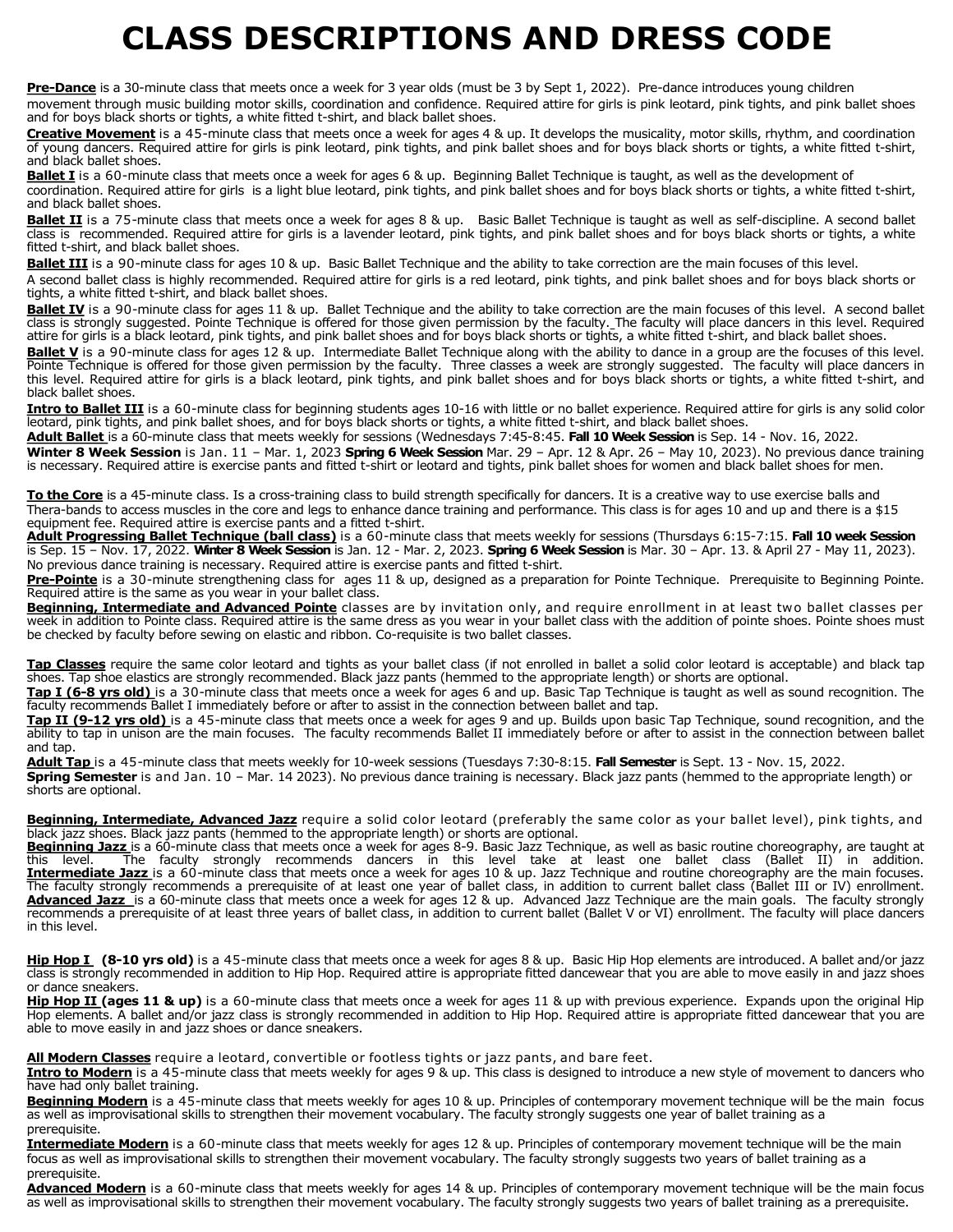# **2022-2023 ACADEMY TUITION**

## **Registration Fee: \$30 per family**

Online Registration is available at www.waballet.org beginning June 15, 2022

 Registration will be accepted on a first come, first served basis through Feb. 17, 2023.

**Class List**

**To calculate tuition:**

Choose the classes you are enrolled in and add the number of minutes for each class from the Class List Chart

2. Based on the number of class minutes per week, look at the tuition chart to determine your tuition based upon how you will pay: annually, by semester, or monthly.

Example: Sally is enrolled in the following classes: **Ballet**<br>III, two classes per week (90 min. x 2 days = 180<br>**min**.), Pre-Pointe, one class per week (30 min.), Jazz **II**, one class per w eek (**60 min**.) , and **Beginning Modern**, one class per w eek (**45 min.**) . Add the minutes per class for each class to find the total minutes per week as below:

| 80 |
|----|
| 30 |
|    |

 30 60  $+45$ 

**315 TOTAL Minutes per week**

\$1839.00<br>\$863.00<br>\$1,078.00  **\$227.00 Monthly**

**315 min. per week = \$1839.00 Annually Spring Sem.**<br>Monthly

| Pre-Dance                                     | 30                     |                        |                        |                                        |                                        |                                |
|-----------------------------------------------|------------------------|------------------------|------------------------|----------------------------------------|----------------------------------------|--------------------------------|
| <b>Creative Movement</b>                      | 45                     |                        |                        |                                        |                                        |                                |
| Ballet I                                      | 60                     | <b>Minutes</b>         |                        | Fall                                   | <b>Spring</b>                          |                                |
| <b>Ballet II</b>                              | 75                     | of<br><b>Class per</b> | Monthly                | <b>Semester</b><br><b>Tuition with</b> | <b>Semester</b><br><b>Tuition with</b> | Annual<br><b>Tuition with</b>  |
| Intro to Ballet III                           | 60                     | Week<br>30             | <b>Tuition</b><br>\$56 | 5% Discount<br>\$213                   | 5% Discount<br>\$266                   | 10% Discount<br>\$454          |
| <b>Ballet III</b>                             | 90                     | 45                     | \$62                   | \$236                                  | \$295                                  | \$502                          |
| <b>Ballet IV</b>                              | 90                     | 60                     | \$72                   | \$274                                  | \$342                                  | \$583                          |
| <b>Ballet V</b>                               | 90                     | $\overline{75}$        | \$84                   | \$319                                  | \$399                                  | \$680                          |
| To the Core                                   | 45                     | 90                     | \$96                   | \$365                                  | \$456                                  | \$778                          |
|                                               |                        | 105                    | \$106                  | \$403                                  | \$504                                  | \$859                          |
| Pre-Pointe                                    | 30                     | 120                    | \$118                  | \$448                                  | \$561                                  | \$956                          |
| <b>Beginning Pointe</b>                       | 90                     | 135                    | \$122                  | \$464                                  | \$580                                  | \$988                          |
| Intermediate Pointe                           | 90                     | 150<br>165             | \$131<br>\$137         | \$498<br>\$521                         | \$622<br>\$651                         | \$1,061<br>$\overline{51,110}$ |
|                                               |                        | 180                    | \$138                  | \$524                                  | \$656                                  | \$1,118                        |
| <b>Advanced Pointe</b>                        | 90                     | 195                    | \$147                  | \$559                                  | \$698                                  | \$1,191                        |
| Intro to Modern                               | 45                     | 210                    | \$156                  | \$593                                  | \$741                                  | \$1,264                        |
| Beginning Modern                              | 45                     | 225                    | \$167                  | \$635                                  | \$793                                  | \$1,353                        |
|                                               |                        | 240                    | \$173                  | \$657                                  | \$822                                  | \$1,401                        |
| Intermediate Modern                           | 60                     | 255                    | \$184                  | \$699                                  | \$874                                  | \$1,490                        |
| <b>Advanced Modern</b>                        | 60                     | 270                    | \$194                  | \$737                                  | \$922                                  | \$1,571                        |
| Tap I (6-8 years old)                         | 30                     | 285                    | \$206                  | \$783                                  | \$979                                  | \$1,669                        |
|                                               |                        | 300                    | \$216                  | \$821                                  | \$1,026                                | \$1,750                        |
| Tap II (9-12 years old)                       | 45                     | 315                    | \$227                  | \$863                                  | \$1,078                                | \$1,839                        |
| Beginning Jazz                                | 60                     | 330                    | \$238                  | \$904                                  | \$1,131                                | \$1,928                        |
| Intermediate Jazz                             | 60                     | 345                    | \$249                  | \$946                                  | \$1,183                                | \$2,017                        |
| <b>Advanced Jazz</b>                          | 60                     | 360                    | \$259                  | \$984                                  | \$1,230                                | \$2,098                        |
|                                               |                        | 390                    | \$281                  | \$1,068                                | \$1,335                                | \$2,276                        |
| Hip Hop I (8-10 years old)                    | 45                     | 405                    | \$292                  | \$1,110                                | \$1,387                                | \$2,365                        |
| Hip Hop II (11 years and up)                  | 60                     | 420                    | \$298                  | \$1,132                                | \$1,416                                | \$2,414                        |
| Adult Ballet (fall session - 9/14-11/16/22)   |                        | 435                    | \$309                  | \$1,174                                | \$1,468                                | \$2,503                        |
| (winter session - $1/11 - 3/1/23$ ) & (spring | <b>Session Classes</b> | 450                    | \$315                  | \$1,197                                | \$1,496                                | \$2,552                        |
| session - 3/29-4/12 & 4/26-5/10/23)           | \$150                  | 495                    | \$337                  | \$1,281                                | \$1,601                                | \$2,730                        |
| Adult Tap (fall semester - 9/13-11/15/22 &    | 10-wk session          | 510                    | \$347                  | \$1,319                                | \$1,648                                | \$2,811                        |
| (spring semester - 1/10-3/14/23)              | \$115                  | 525<br>540             | \$357<br>\$362         | \$1,357<br>\$1,376                     | \$1,696<br>\$1,720                     | \$2,892<br>\$2,932             |
| Adult PBT fall session -9/15-11/17/22)        |                        | 555                    | \$372                  | \$1,414                                | \$1,767                                | \$3,013                        |
| (winter session - $1/12-3/2/23$ ) (spring     | <b>Session Classes</b> | 585                    | \$392                  |                                        |                                        |                                |
| session (3/30-4/13 & 4/27-5/11/23)            | \$150                  |                        |                        | \$1,490                                | \$1,862                                | \$3,175                        |

**Minutes Per Class**

The Academy is in session for nine months (4 Fall months & 5 Spring months) and all tuition is based on the total annual cost of the program. Payments may be made annually, by semester, or by month. There is a discount for payments made annually or by semester. Discounts are not provided for absences, vacations, academy holidays or snow/inclement weather closures.

Checks should be made payable to Western Arkansas Ballet or WAB. Monthly payments are due on the **first day of the month.** A \$25 late fee is charged after the 5th of the month. A student whose account is 30 days past due will be asked to observe rather than participate. RETURNED<br>CHECK CHARGE is \$25. Enrollment in auto-pay will be required if tuition is paid aft **months.**

It is understood that a student who is admitted to the Academy is to be enrolled for the entire 9-month-term. If it becomes necessary for a student to withdraw, **communication or written notice from an adult/guardian to the Administrator is required**. If the written notification of withdrawal is submitted by the 15<sup>th</sup> of the month (without class attendance), there will be no charge for the month. Above policies are explained in your Academy Handbook.